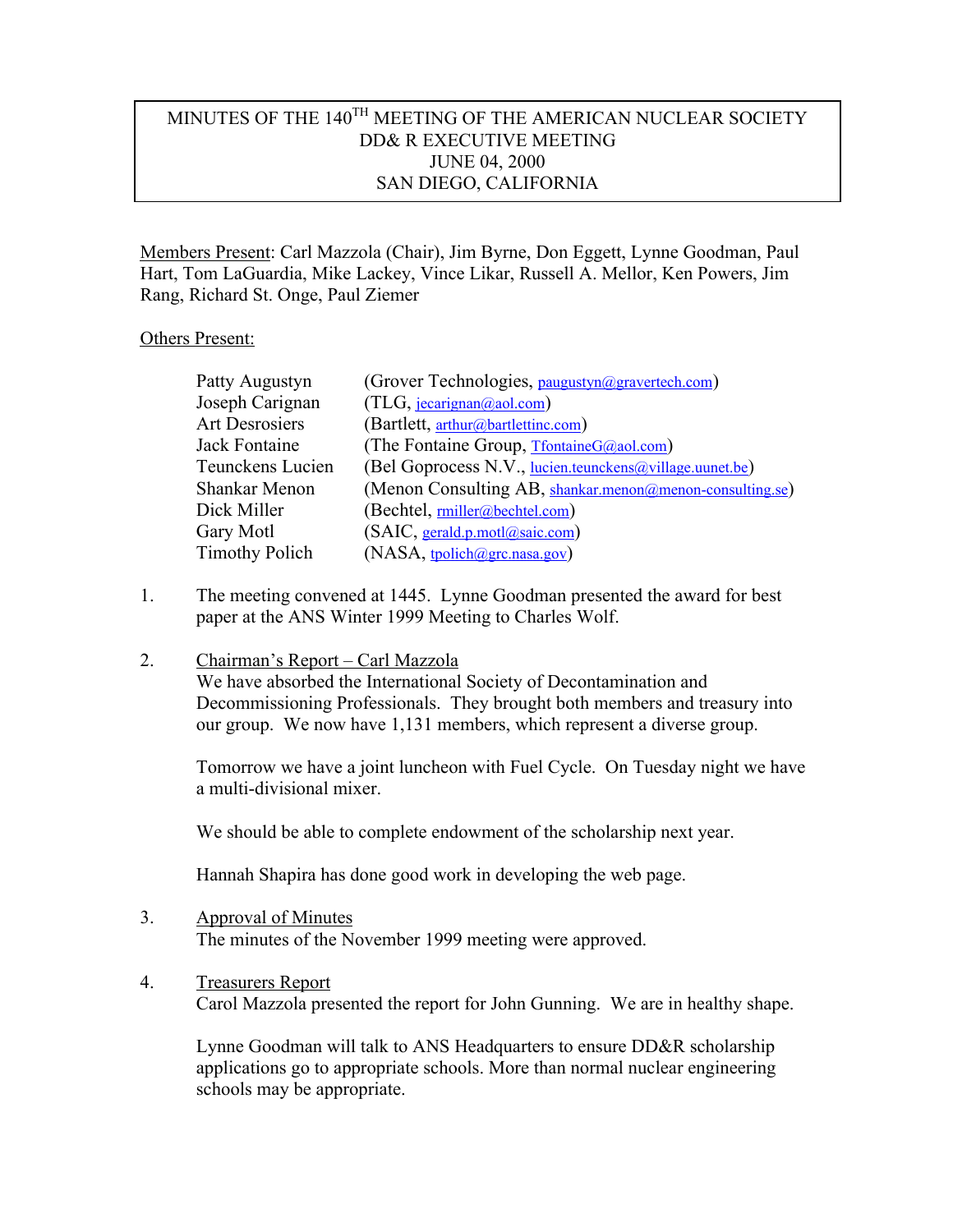Carol Mazzola mentioned the subsidy for Radwaste Solutions magazine is over. Lynne Goodman discussed she had heard at the Local Sections meeting that DD&R is further subsidizing Radwaste Solutions by providing subscriptions to libraries near decommissioning sites and that this is being piloted. This effort is not budgeted for now and no one present knew about it.

The budget was revised to add \$1,000 for scholarship recipient attendance at the November 2000 meeting and \$2,000 to the 2001 budget for attendance at both meetings.

There was a question on why 12 month actual for 1999 does not include meeting expenses. No one knew the answer.

With the addition of the money for the scholarship student to attend the national meetings, the 2000 and 2001 budgets were then approved.

5. Andy Kadak

Mr. Kadak temporarily joined the meeting and asked if DD&R would write a policy statement on free release of clean waste material from facilities. He is not concerned with recycling just waste. Big Rock has TS change on this and is communicating with state. There was concern if we could muddy NRC and EPA waters.

The process involves the division writing a technical brief then a policy statement. How the ANSI N13.12 standard approved in 1999 relates to this was questioned. Art Desrosiers (chair), Jay Adler and Mark Lesinski will form an adhoc committee to write the policy statement. After it is written, division will approve it. When the division approves it, it will need to be sent to the public policy committee. Also, someone from operations should review the policy statement, since it affects more than decommissioning plants.

- 6. Standing Committee Reports
	- A. Honors & Awards Lynne Goodman

Lynne announced that Bill Trubilowicz from Big Rock had been selected as the best panel member from the November meeting and arrangements are being made to present him the award. A special ANS President award has been give to Mary Gerry White in appreciation for all her ANS contributions over the years. Lynne presented recognition gifts to past and outgoing officers, committee chairs and out going executive committee members to Gerry Motl, Carl Mazzola, Mike Lackey, Don Eggett, Jim Rang, Jim Byrne, Russ Mellor, and Vince Likar. She will later present gifts to out going officers John Gunning and Neil Norman. Everyone's efforts are appreciated and needed in making the division successful.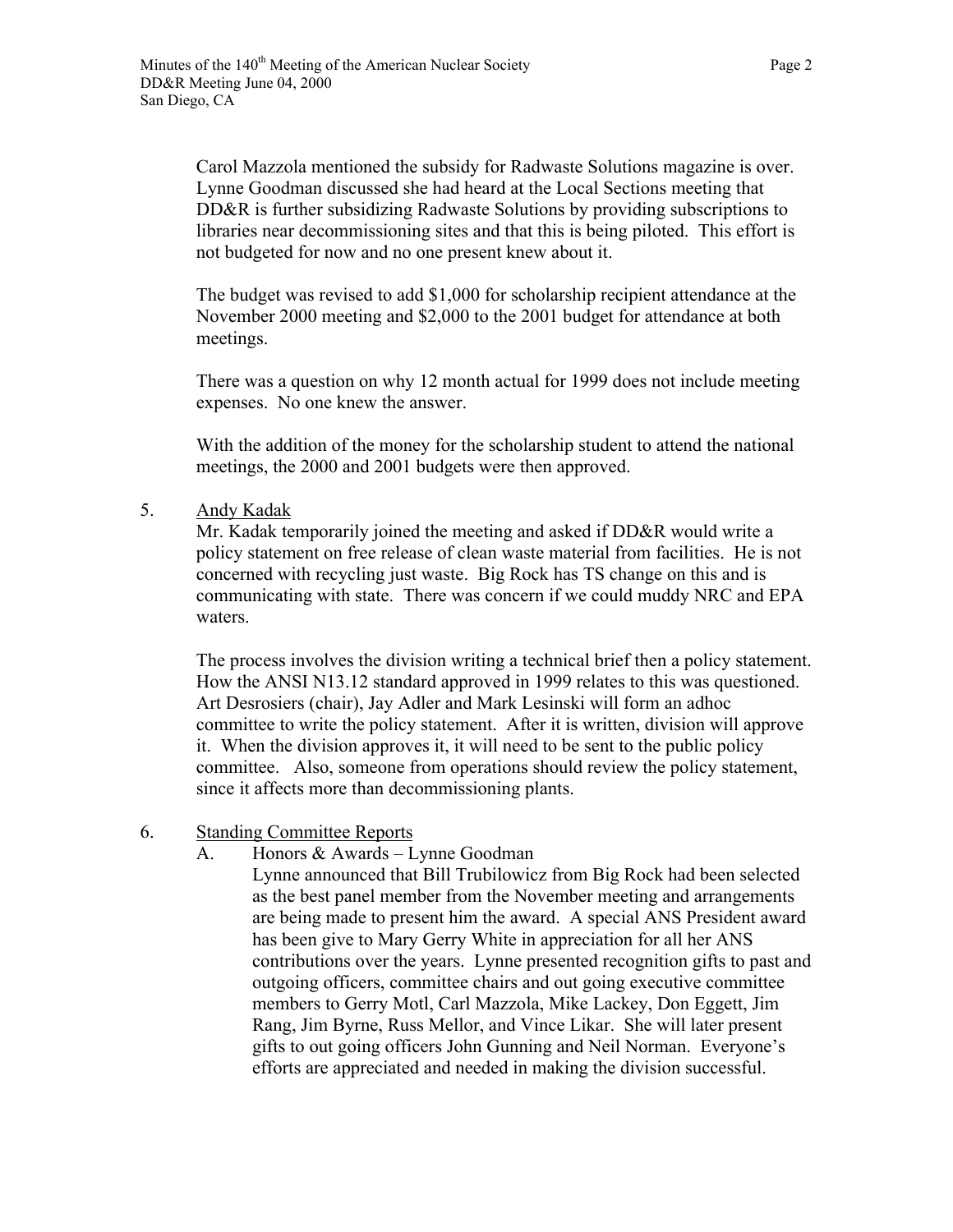## B. Membership – Russ Mellor Russ provided the membership report. Our membership has grown. In the future, we may need to try harder for members as utilities finish decommissioning projects and extend licenses. We will need to target DOE and their contractors. Often DOE has trouble getting approval.

C. Newsletter

The recent newsletter was eight pages in length. Vince Likar asked for pictures if possible. Input will be needed in September for the next newsletter. There was discussion as to whether we should distribute it by e-mail or just e-mail members saying it is on the website with a link. Vince will explore getting it e-mail distributed and look at a transition period.

D. Nominating Committee The new officers and executive committee members are as follows:

> Chairman: Don Egget Vice Chair/Chair Elect: Ken Powers Secretary: Lynne Goodman Treasurer: Mike Lackey

New Executive Committee Members: Patty Augustyn Jim Miller Jim Fiore Amy Roddey

There was discussion on filling the executive committee position vacated by Ken Power becoming Vice Chair/Chair Elect. John Gunning was selected by the Executive Committee. Mark Ferri was selected as new Chair of the Membership Committee; Russ Mellor will provide assistance.

E. Program Committee Since the majority of people were at the program committee, a separate report was not provided at the executive meeting.

Don Eggett mentioned the focus of the Milwaukee meeting will be safety

F. Standards Committee Neil Norman was not present.

> Ken Powers and Jim Rang mentioned input had been provided on Ops Training to Neil Norman. Don Eggett reported he had drafted most of Ops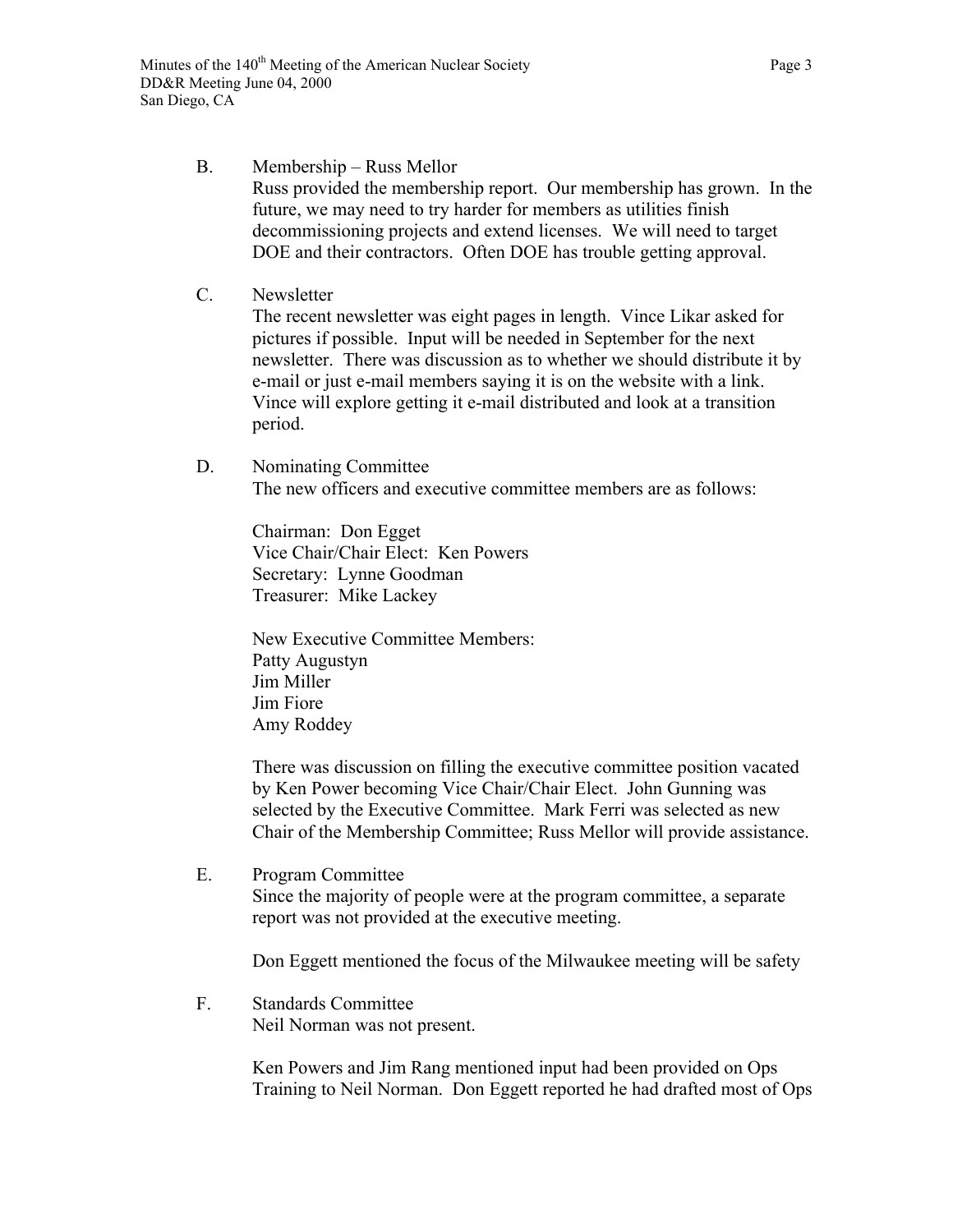Training standard and will send it for review to his sub-committee. There are drafts being worked on of the other standards also. The NRC is working on requirements also at the direction of the commission. Don Eggett has talked to Dick Dudley from NRC.

Paul Hart mentioned ASTM is working on decommissioning standards under Dick Meservy.

Carl Mazzola informed the group that once the drafts are developed, it is a lengthy process (maybe two years) to get them approved. Also, there is movement in government to use consensus standards.

G. Scholarship Committee – Lynne Goodman Lynne was assigned to follow-up on amount needed for endowment. She also will ask for a picture of the student winning the scholarship for the newsletter. The student receiving the first DD&R scholarship has been selected. The announcement of the scholarship recipient is made in July.

After we finish endowing the undergraduate scholarship, we will look at whether we can endow a graduate scholarship. She also should get a picture to Radwaste Magazine.

H. Public Policy Committee Amy Roddey was not present.

> Andy Kadok's request fits this category. There was discussion that we need to determine what we want to develop policies on. Art Desrosiers discussed that we have standard on what is clean enough to be released and that is what we should address, not specifically recycling or waste.

- I. Finance Committee Gerry Motl Gerry discussed that we have the funds to do good things to further our mission. Others should feed ideas to him. One idea was an informal dinner or mixer inviting targeted Washington audience to acquaint them with who we are and the knowledge we have.
- J. Publicity Committee Joe Carignan Joe is the new chair of this committee. He asked for guidance on what the purpose is – e.g. internal or external publicity. The group agreed that the external audience is the important one to target. Visuals are important vs. detailed technical writing to show that safe work is being done. Joe will come up with a plan for the executive committee to review. He expects to do it within 60 days.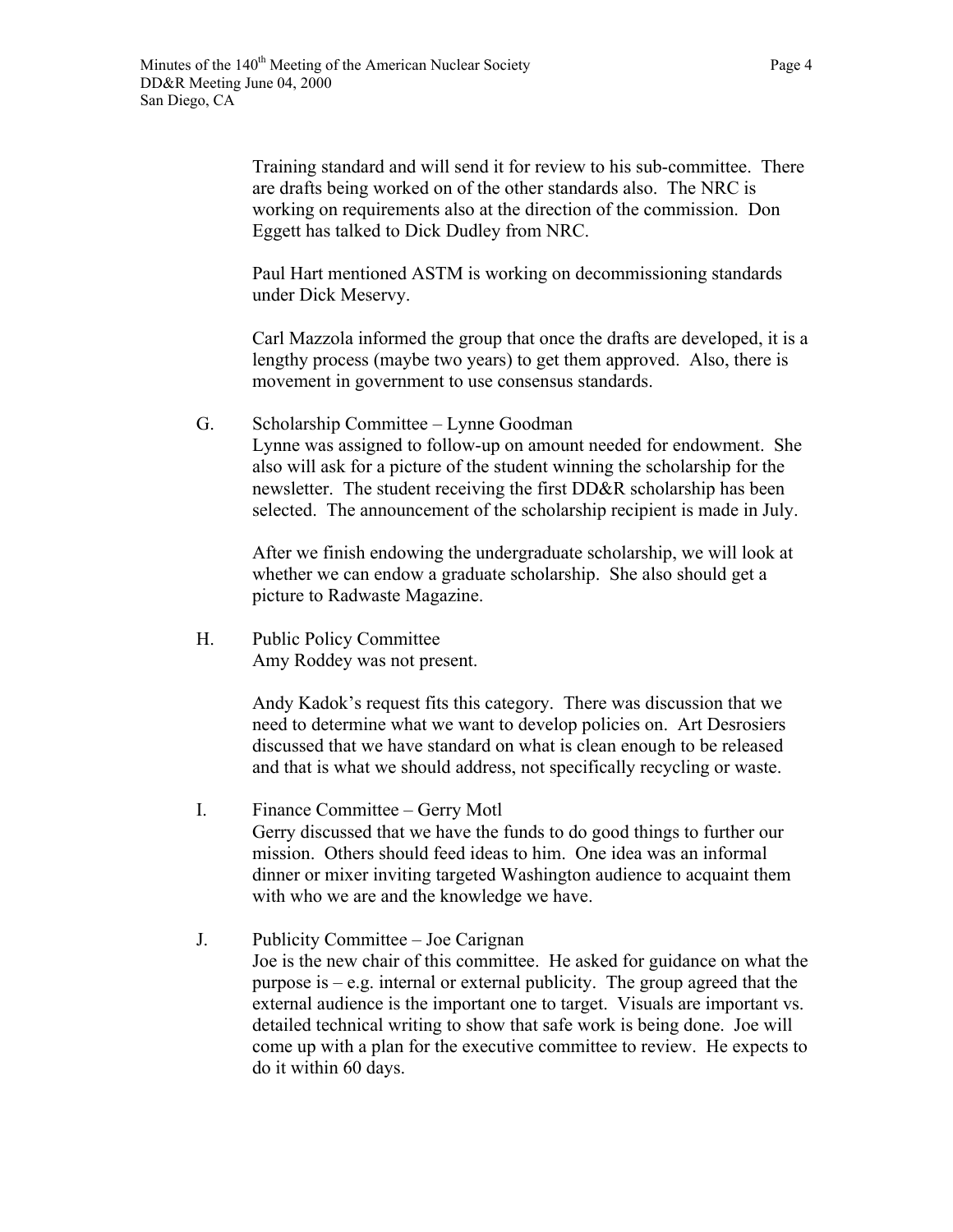7. Vice Chair/Chair Elect's Report – Don Eggett Don proposed putting together a DD&R capabilities expertise list. Ken Powers will draft this. Don Eggett discussed the difference between technical statement (e.g. has references), and policy statement, which is what we believe. The society wants us to do policy in the future on recycling.

Milwaukee meeting will be first meeting using electronic paper review. Don is concerned on the method ANS is planning to use. Jim Rang agreed to go to the demo on Wednesday. Joe Carignan will work with Jim Rang. They will put out a report on what they think of it.

A new division or technical group on space applications wants to be formed. Carl Mazzola will be presenting a report on health of the division. The Society has asked that the divisions contribute to Los Alamos victims. Feedback was that the government and insurance companies are covering damages. The committee decided not to contribute.

Infrastructure I, II, and III is being implemented. This includes planning meetings, conducting meetings and incentives for meetings. Don Eggett is looking at whether we should prepare short term planning document. We need to continue and increase working with other divisions. Don Eggett will talk to ANS's Washington representative Doug Wacetis about some of what we want to do with the external publicity. Don has action to find out more information on being able to go to formalized published papers.

8. Website

Hanna Shapira has upgraded the website. There was discussion that the website needs to be populated and updated with appropriate information. John Gunning will be requested to oversee this effort, as he is the best person based on his past efforts.

- 9. By-laws Bill Naughton Bill was not present, so there was no status on updates. The group agreed the current by-laws should go on the website.
- 10. Multi-Division Mixer It will be more of a mixer than previously. Each of the five divisions contributed \$80.00.

Patty Augustyn volunteered to lead planning for the Washington mixer.

### 11. ASME D&D Handbook

Tom LaGuardia has been working extensively on this. The outline has been through several revisions. He thinks it still needs a lot of work.